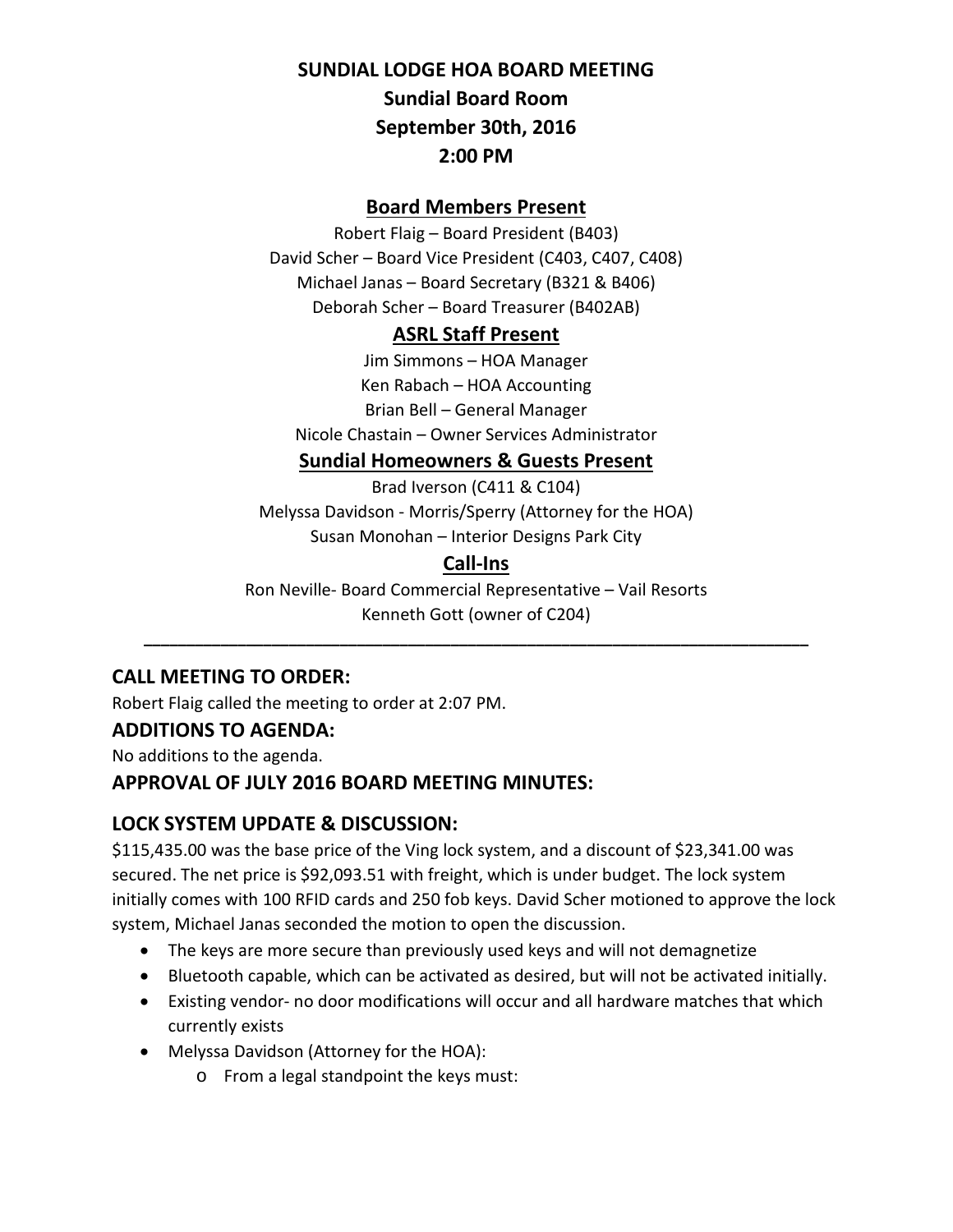- **Provide every owner free access to their unit, exclusive of rental aspect** (including tenants, renters, guests, friends)
- Keys cannot be cloned
- All owners must be treated equally
- Door locks meet the Association's obligation to owners
- Rental management companies/the Association runs a front desk by choice, there is no obligation per the Governing Documents.
- Discussion to follow regarding owners who rent their units in ways other than through ASRL and Vail.

The discussion was closed with 5-0 in favor of proceeding with the proposed Ving lock system.

- Discussion opened regarding distribution of keys to renters who rent in ways other than Vail or ASRL
	- o Melyssa Davidson (Attorney for the HOA):
		- Sundial Lodge Governing Documents declare the property as a traditional condominium project, not a resort hotel.
			- No provisions exist in requiring or supporting the Association to facilitate rentals of the units
			- The Association/rental management companies operate a front desk by choice, there is no obligation per the Governing Documents.
	- o Jim Simmons (HOA Manager):
		- Decide as an owners group what level of service you want to provide. ASRL will continue services through the ski season, but does not want to provide key services for free beyond the end of the ski season. It is ASRL's intent, with Vail, to identify the operational costs of additional services, including the hard cost of keys, and send out an optional bill to owners willing to reimburse for services paid for by ASRL.
	- o Ron Neville (Vail Commercial Representative):
		- Vail will most likely provide the same level of service that they have in years past, but not guaranteeing anything at this time.
		- Vail will reassess on a yearly basis what services they will provide.
	- o David Scher motions that ASRL and Vail continue operations as-is for the 2016-17 ski season. For this ski season, ASRL, through discussions with Vail, will present a cost for existing non-ASRL and non-Vail owners to optionally reimburse ASRL for services rendered. After the ski season, the HOA will take over the cost of these services, including: key cards, valet, ski room, and shuttle. ASRL and Vail will present an accurate and auditable calculation of the cost of these services and the HOA will present a per unit cost to Owners. The HOA has the ability to seek bids from other companies willing to provide these services. ASRL and Vail will provide an annual credit to owners within their rental program for fees already paid to the HOA for these services. Robert Flaig seconds the motion. The motion passes with 3 in favor, 1 abstaining, and 1 against.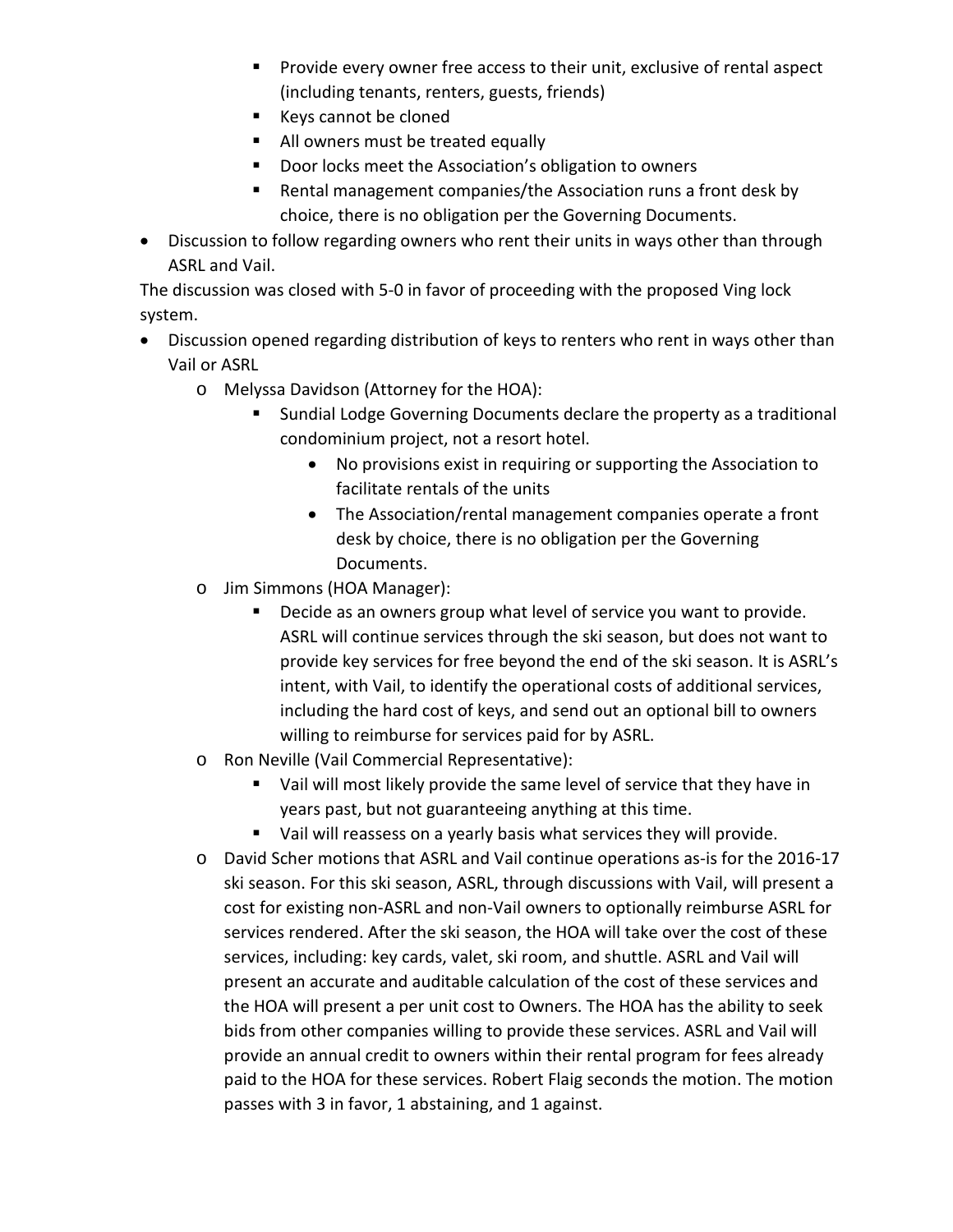o David Scher motions that the Board, through the HOA management team, will investigate by the end of the ski season the transition to one front desk and present to the Board at the March meeting. Deborah Scher seconded the motion. The motion passes with 3 in favor and 2 abstaining.

### **HOA ACCOUNTING UPDATE:**

- Year To-Date- \$18,000 over budget, of which: \$4,000 is supplies, \$10,000 is labor, \$4,000 is utilities.
	- o Supplies pool towels
	- o Maintenance labor wages necessary increase of labor hours due to major maintenance issues including: water heaters going out, air conditioners going out, and pipes bursting. The labor hours seem to be moderating and security wages have decreased.
	- o Utilities water and sewer rates have increased throughout the Park City area, this is not an overage issue.
- The new telemetry system that the HOA installed for gas should positively impact gas bills.
- Unscheduled maintenance
	- o Hot water pipe burst in a unit on the fifth floor and the supply line in the C Building \$12,526
	- o Garage door broke \$1,115
	- o Elevator hydraulic ram \$27,600

#### **MAINTENANCE UPDATE:**

- Stained decks and poles on the C Building surrounding the pool area
- Water Leaks in C Building
	- o Water is constantly circulating which corrodes the pipes, the water is hard, and Sundial's one pipe system doesn't allow inhibitors to prevent corrosion. Normal wear and tear.
- Garage gate motor broke and is in the process of being replaced
- Electrical projects
	- o Dampers being replaced by GTC Electric
		- 20% have been completed and completion may extend to springtime
		- None of the dampers were located where they were spec'd in the original plans and high occupancy has made getting into units difficult
		- **Patching and painting being completely internally- saves on labor cost**
	- o Electrical Issues- Survey presented by an independent Engineering firm- \$166,000 of repairs to bring the property into compliance. All changes must be made, but prioritized based on life-safety matters. Jim Simmons suggests allocating half of the cost now and moving forward with the pool area and main electrical room insufficiencies.
		- **Pool pump area**